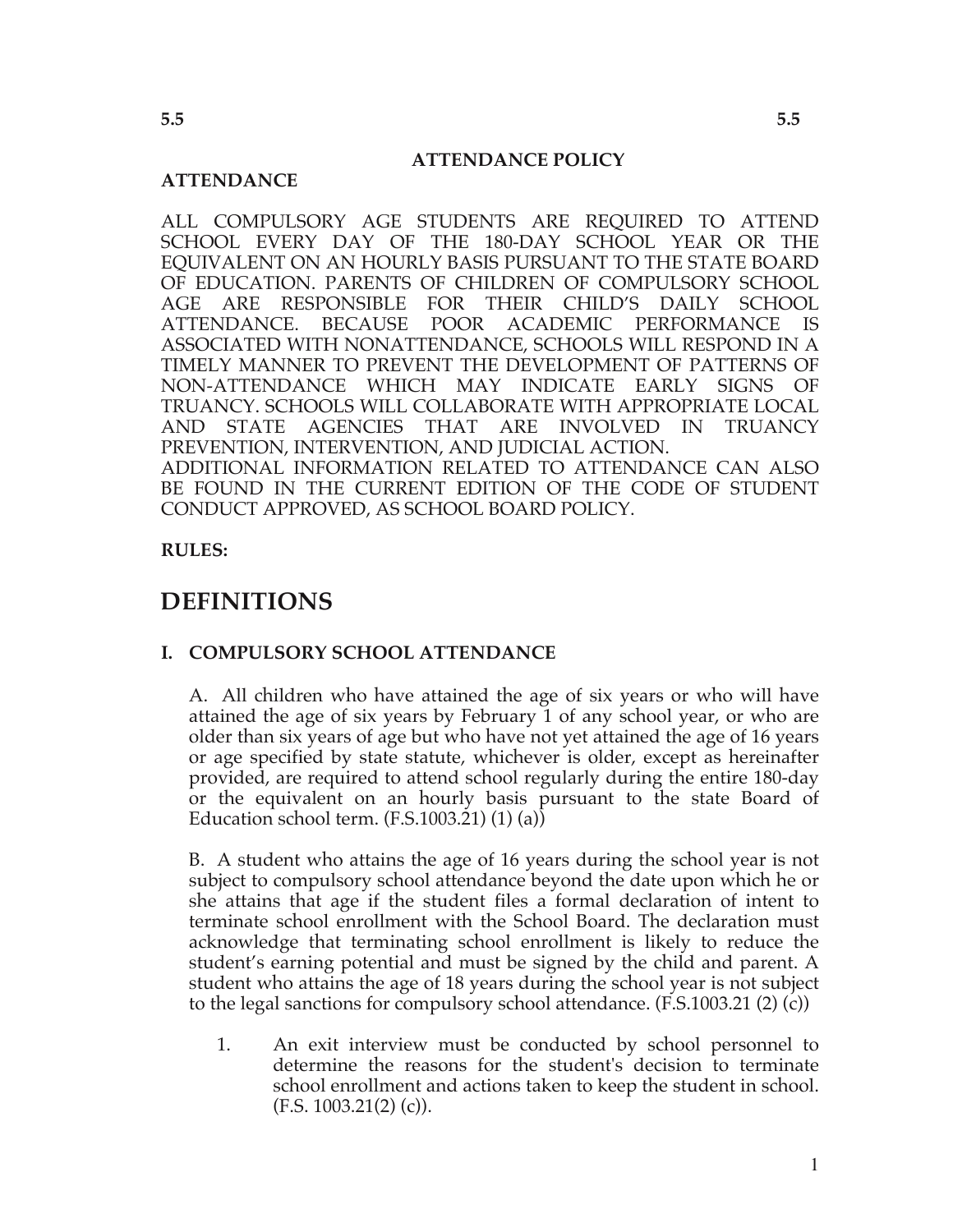C. Students under 16 years of age may not be withdrawn from school for any reason unless expelled through Board action or covered by an exemption allowed by Florida Statute (F.S.1002.20 (2)(b)).

D. Compulsory school attendance requirements may be met by attendance in a home education program (F.S.1002.01 (2) (b) 20 (2)(b).

> 1. A "home education program" means the sequentially progressive instruction of a student directed by his or her parent in order to satisfy the attendance requirements of S.S. 1002.41, 1003.01(4) and 1003.21 (1). (F.S. 1002.01(1))

E. For students enrolled in Department of Juvenile Justice Programs, the compulsory school attendance requirement is governed by state law and regulations and includes a longer term (F.S. 1003.52).

#### **II. PATTERNS OF NON-ATTENDANCE**

Non-attendance for instructional activities is established by tardiness, early-sign-outs, or absences for all or any part of the day. The District recommends that students attend school every day.

A. Unless acceptable documentation is presented/submitted, an accumulation of daily absences (excused or unexcused), by tardiness, or early sign-outs that equals 5 days (30 hours) in a marking period or 10 days (60 hours) within two marking periods may establish a pattern of non-attendance.

B. If the student exhibits a pattern of nonattendance, principals may request documentation for subsequent absences. (F.S. 1003.24(4)) Nonattendance for instructional activities is established by tardiness, earlysign-outs, or absences for all or any part of the day.

C. "Habitual truant" means a student who has 15 unexcused absences within 90 calendar days with or without the knowledge or justifiable consent of the child's parent, is subject to compulsory school attendance under s. 1003.21 (1) and (2) (a), and is not exempt under F.S.1003.21 (3) or s. 1003.24, or by meeting the criteria for any other exemption specified by law or rules of the State Board of Education. (F.S.1003.01 (8)).

D. Home Education Program: For Home Education attendance requirements see Board Policy  $\#$  6000.1 (F.S. 1003.26(f)).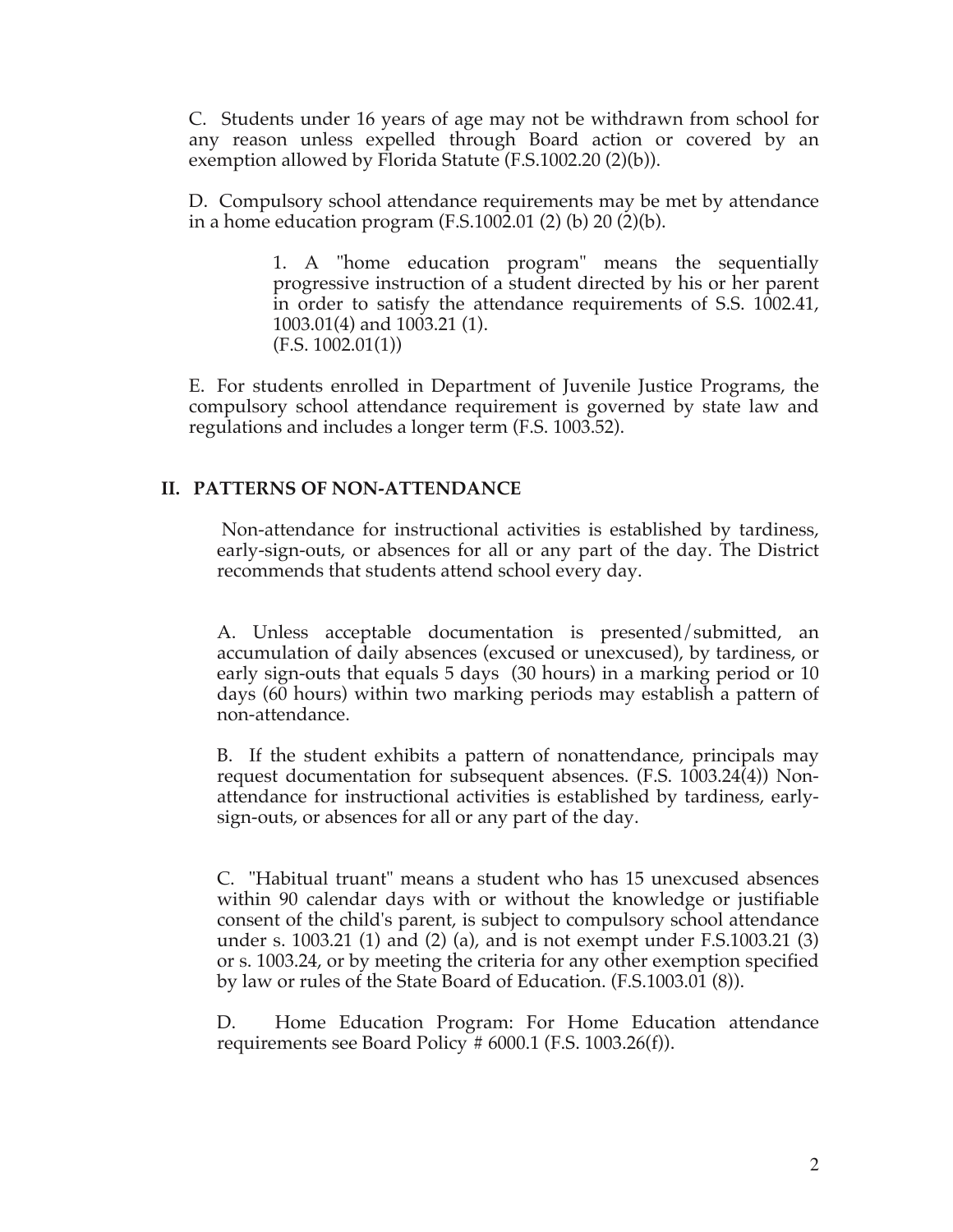### **III. ABSENCES**

#### A. **EXCUSED ABSENCES**

Students must be in school unless the absence has been permitted or excused for one of the reasons listed below (F.S. 1003.24(4), 1003.26)

- 1. Illness of student.
- 2. Illness of an immediate family member.
- 3. Death in the family.
- 4. Religious holidays of the student's own faith.
- 5. Required court appearance or subpoena.
- 6. Special event. Examples of special events include important public functions, educational enrichment activities, conferences, state/national competitions, college/university campus tour/visit as well as exceptional cases of family need.
- 7. Scheduled medical or dental appointment.
- 8. Students having, or suspected of having, a communicable disease or infestation which can be transmitted are to be excluded from school and are not allowed to return to school until they no longer present a health hazard (F.S. 1003.22). Examples of communicable diseases and infestations include, but are not limited to, fleas, head lice, ringworm, impetigo and scabies. Students are allowed a maximum of five excused days absence for each infestation of head lice.
- 9. Students on field trips, and students who attend alternative to suspension programs or in internal in-school suspensions are not considered absent.

### **B. UNEXCUSED ABSENCES**

Absences not excused as defined in the previous section, are considered unexcused.

 1. Students without a completed Certificate of Immunization indicating compliance with the current required schedule of immunizations will not be allowed to attend classes until this document is provided or a waiver is obtained. Absences due to non-compliance with immunization requirements shall be considered unexcused. (F.S. 1003.22(1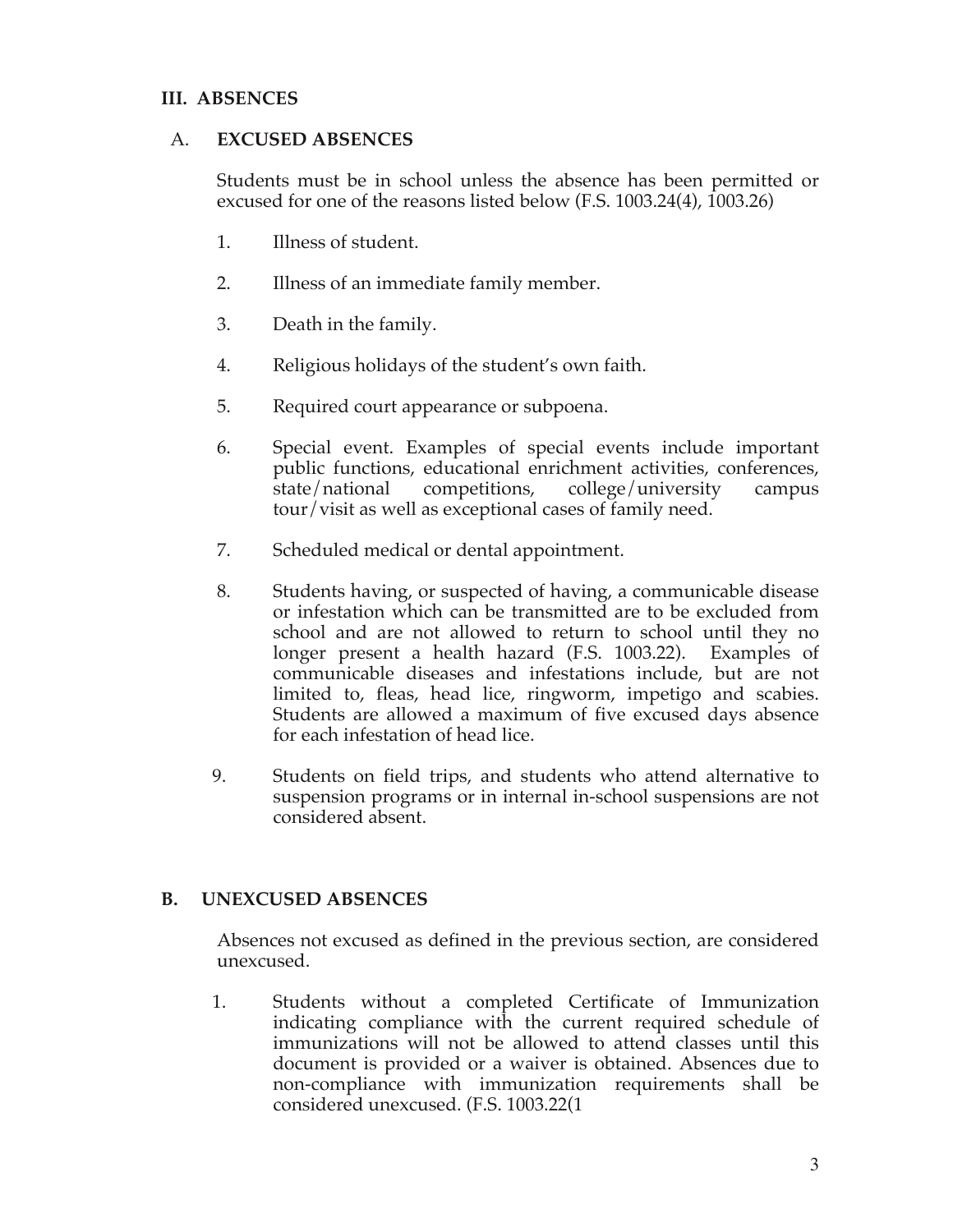- 2. For students transferring into Broward County, including but not limited to foster care students, or homeless students, a temporary 30-day waiver of both health examination documents and certificates of immunization must be granted.  $(F.S. 1003.22(1) (5) (e))$
- 3. Students who have been externally suspended may be offered an opportunity to participate in an alternative to suspension program. If they do not attend, the assigned days, the absences will be considered suspensions. For a student with a disability (SWD) if FAPE (Free and Appropriate Public Education) is provided and the student does not attend, the student will be marked absent based on this attendance policy. The SWD will be permitted to make up work whether they attend the alternative to suspension program or not.
- **C. MAKE-UP WORK** (This does not apply to specific homework provided under FS 1003.01 to certain suspended students.)

### **1. All Absences and Field Trips:**

All students shall be given an opportunity to make up work for full-earned credit and grade for **ALL** absences and field trips. Make-up work must be submitted within two days, not including the day of return, for each day of an absence. Previously assigned work is due the day of return. Under extenuating circumstances and at teacher's discretion, additional time may be allowed.

### **2. Middle Schools:**

Make-up work for credit and grade is allowed for ALL absences due to the statutory promotion requirements to high school and the impact on course recovery. Make-up work must be submitted within two days, not including the day of return, for each day of an unexcused absence. Previously assigned work is due the day of return. Under extenuating circumstances and at teacher's discretion, additional time may be allowed.

### 3. **Suspensions:**

 Make-up work for credit and grade is allowed for all students. It is the student's responsibility to get the missed work. All work is due on the day of return from the suspension. Student is NOT allowed to participate in any school activities during the suspension period.

### **D. TARDINESS**

Tardiness is defined as a student not being in the classroom when the class is scheduled to begin.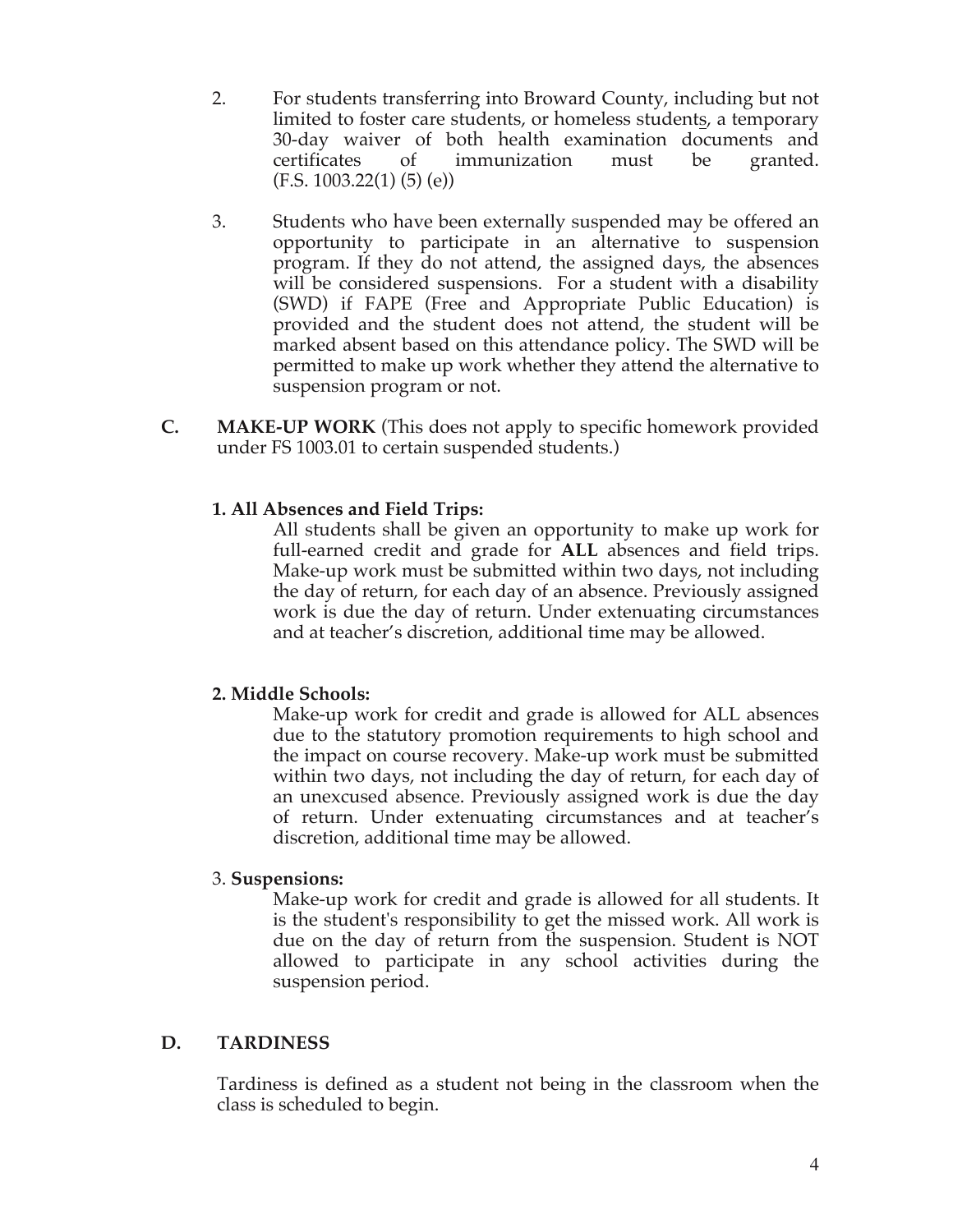- 1. Parents must follow the same process to excuse a tardy as they do to excuse an absence.
- 2. Excessive tardiness will be addressed on a case–by–case basis to determine if there is a pattern of non- attendance. Non-attendance for instructional activities is established by tardiness, early-sign-outs, or absences for all or any part of the day.
- 3. Tardiness to any class without documentation may be considered unexcused.
- 4. Habitual tardiness is defined as being tardy 5 times within a marking period.
- 5. Principals have the discretion to excuse tardiness for extenuating circumstances.

6. Unless excused under the provisions of this policy, accumulated tardiness will be recorded as unexcused absences. (F.S. 1003.02 (1) (b))

### **E. EARLY SIGN-OUTS**

- 1. No students shall be released within the final 30 minutes of the school day unless the principal/designee determines it is an emergency.
- 2. All schools will establish procedures for early release that ensure that all students are treated consistently.
- 3. Excessive early sign-outs will be addressed on a case-by-case basisto determine if there is a pattern of non-attendance. Nonattendance for instructional activities is established by tardiness, early-sign-outs, or absences for all or any part of the day.
- 4. Unless excused under the provisions of this policy, accumulated early sign-outs will be recorded as unexcused absences. (F.S.  $1003.02(1)(b)$

## **STUDENTS' RIGHTS AND RESPONSIBILITIES**

### **1. RULES**

- a. Students when age-appropriate, have a responsibility to ask their parents to notify the school when they are absent.
- b. Students when age-appropriate have a responsibility to ask teachers for, and to complete, make-up assignments. Two days (not including the day of return) are allowed for each day of excused absence or field trip. Previously assigned work is due the day of return. Under extenuating circumstances and at teacher's discretion, additional time may be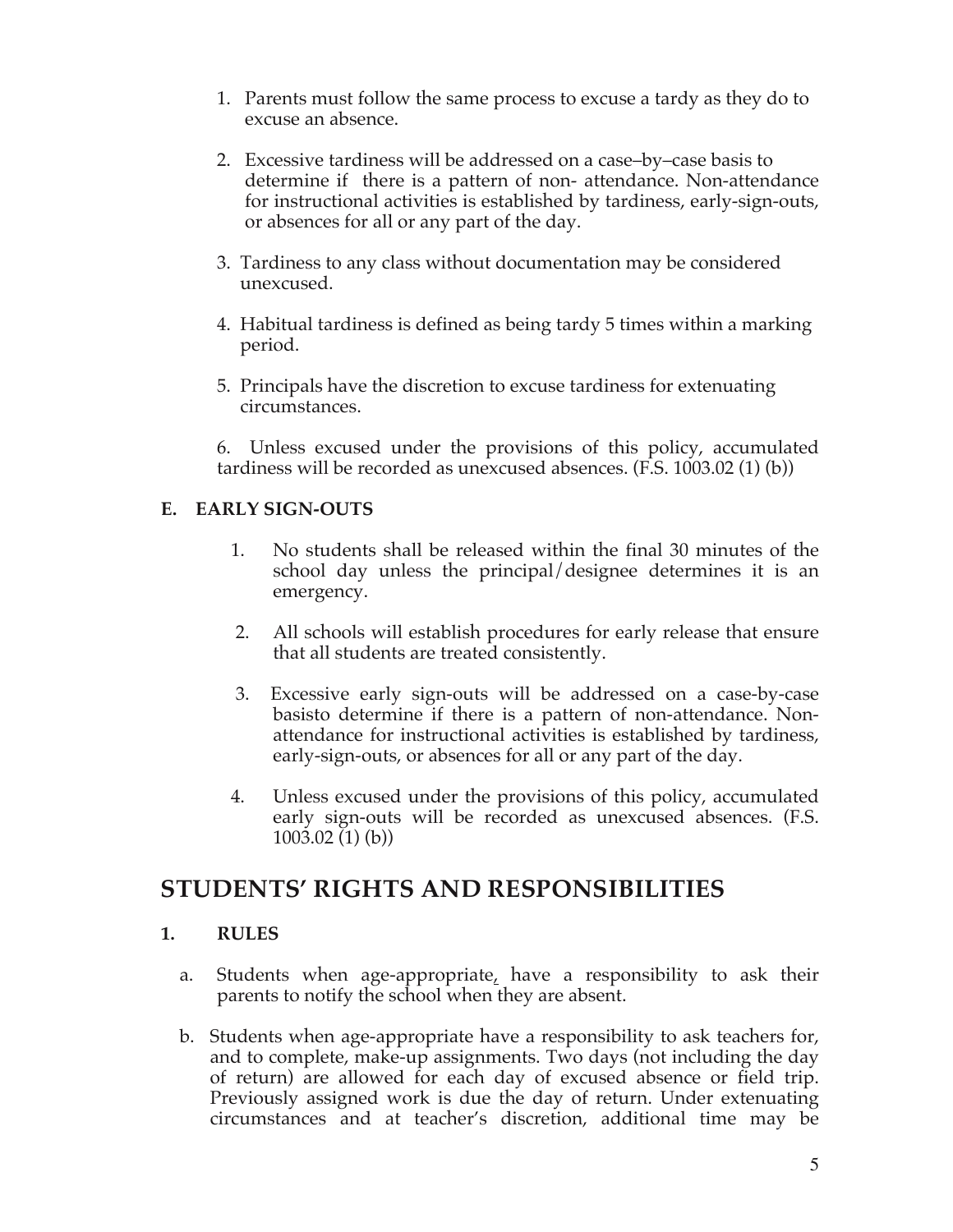allowed. Middle school students may make up work for any absences as indicated in Section C. 2 of this policy.

- c. Students must maintain current classroom assignments while on internal suspension and turn in work daily.
- d. Students who are married, are parents, or are expectant parents have the right to remain in the regular school program or attend a special center program tailored to their specific needs.

Note: For additional information on students' rights and responsibilities, see the Code of Student Conduct as well as the Driving Privileges & Attendance section of this policy.

## **PARENTS' RIGHTS AND RESPONSIBILITIES**

- 1. Parents have a right to be informed of the attendance responsibilities and consequences for truancy for both parents and students as described in the Code of Student Conduct.
- 2. Each parent of a child of compulsory school attendance age is responsible for the child's school attendance as required by law. (F.S. 1003.24)
- 3. Parents must report their child's absence in accordance with the procedures in the Code of Student Conduct. The parent shall provide documentation of illness from a physician or public health unit, if requested.
- 4. Parents have the right to request a hearing if they refuse to participate in the interventions developed by the child study team because they believe that those interventions are unnecessary or inappropriate. (F.S.1003.26 (1) (b) (e))
- 5. The parents of a student expected to miss at least 15 consecutive school days due to illness, medical condition, or social/emotional reasons, or who would miss excessive days intermittently throughout the school year for the same reasons, and could benefit from instruction should notify the school and request a copy of the Hospital/Homebound referral packet.
- 6. Parents have a right to be notified if their child misses school and the parents have not reported the absence to the school (1003.26(1)).
- 7. It is the parents' responsibility to maintain current contact information including telephone numbers with the school's registrar. Failure to comply may include the school needing to contact the proper authorities.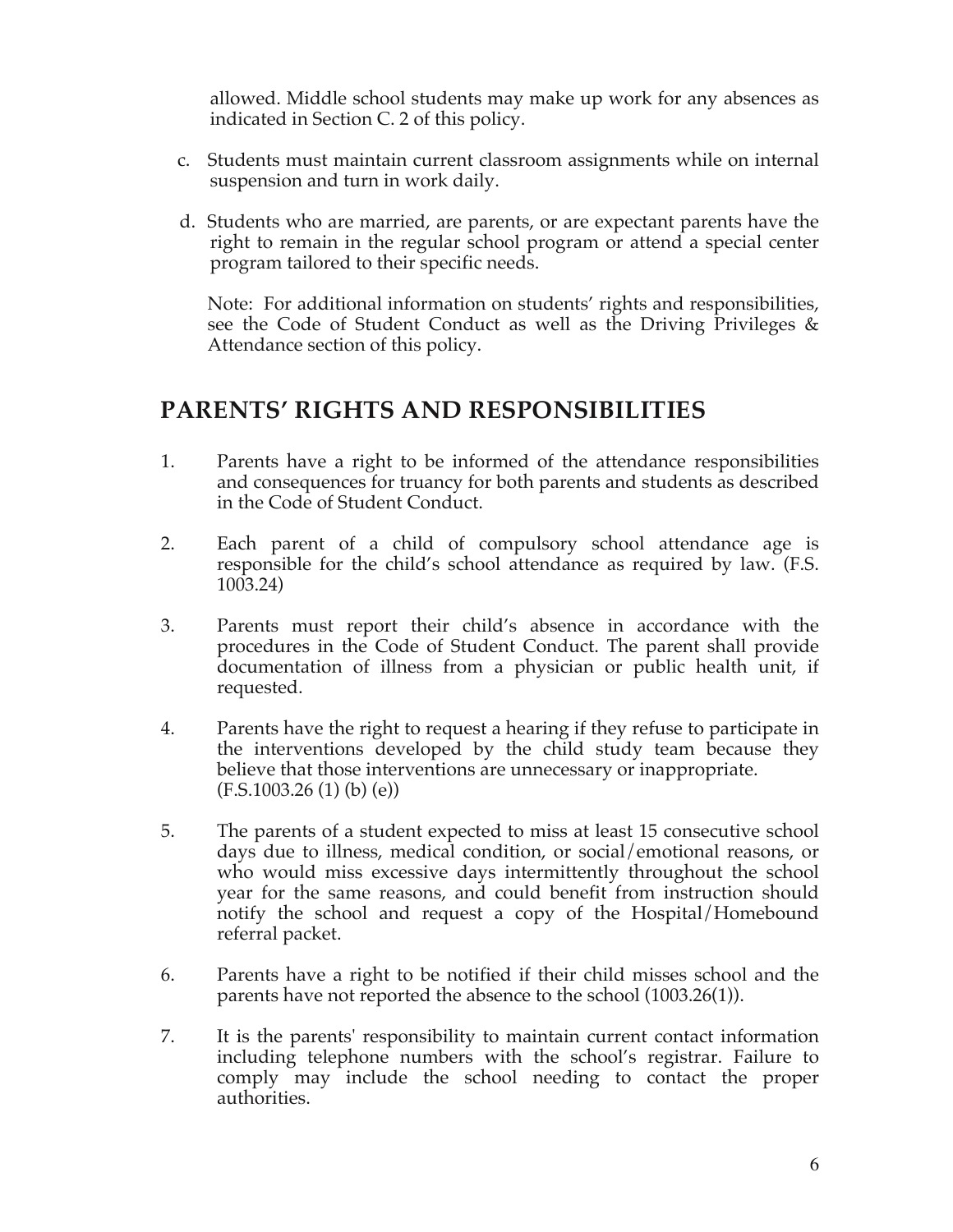- 8. Florida law supports the active involvement of parents\* until the student graduates from school (F.S. 743.07, 1003.26; 1003.21). It is presumed that students are dependent students (as defined by FERPA 34 C.F.R.  $\S99.31(a)(8)$  and by Internal Revenue Code § 152). Parents will be notified that when a student reaches the age of majority (18 years of age), the parent shall continue to perform the parental functions of a dependent student, including, but not limited to, provide excusal of absences and tardiness, permission slips for early release, field trips, other activities, as necessary, and to register or terminate (withdraw) school enrollment, until the student graduates, except under the following circumstances:
	- (1) The student has submitted specific and acceptable documentation (such as rental agreement, lease etc.) to establish that he or she is independent of his/her parents and that the presumption of a dependent student does not apply to him or her.
	- (2) The student has been emancipated in compliance with Florida laws (FS 1003.21(1)(c), F.S. 743.07).
	- (3) When the student has no parent and this fact is verified by the school administration (e.g. by communications with relatives, the Homeless Education Program, or the Florida Department of Children and Families, as is appropriate).

\* The term parent is defined to include biological parents, any guardian, any person in a parental relationship or "any person exercising supervisory authority over a student in place of the parent."  $1000.21(5)$ , F.S.

# **SCHOOL/DISTRICT RESPONSIBILITIES**

### **1. MAINTAINING RECORDS AND IMPLEMENTING INTERVENTIONS**

- a. Each principal must make the necessary provisions to ensure that all school attendance reports are accurate and timely and must provide the necessary training opportunities for staff to accurately report attendance (F.S.1003.23 (1)). Principals are required to maintain an attendance record which shows the absence or attendance of each child enrolled for each school day of the year. (F.S.1003.23 (2)).
- b. Upon each unexcused absence, the school shall contact the student's parent in a timely manner (F.S1003.26 (1) (a
- c. If a student has accumulated five days (30 hours) of absences in a marking period or 10 days (60 hours) within, two marking periods, the principal/designee shall determine if there may be a pattern of nonattendance. If there is no acceptable documentation, the principal/designee shall refer the student to the Collaborative Problem Solving Team to determine if early patterns of truancy are developing, and provide appropriate interventions. (F.S.1003.26(1)(b)).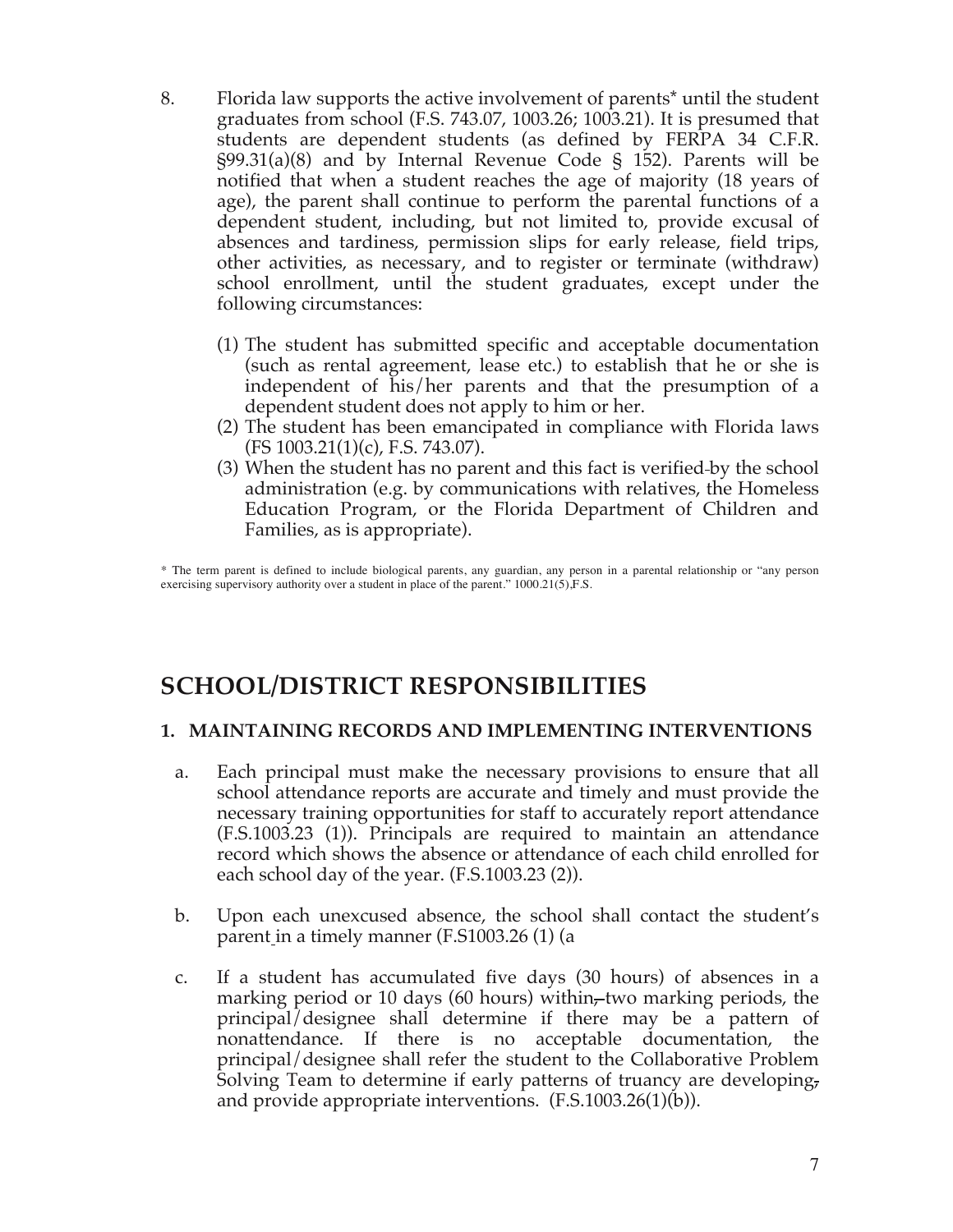- d. The principal/designee shall provide a Hospital/Homebound referral packet to the parent of a child who is expected to miss at least 15 or more consecutive school days due to illness, medical condition, or social/ emotional reasons, or who would miss excessive days intermittently throughout the year for the same reasons.
- e. If the parent or guardian of a child who has been identified as exhibiting a pattern of non-attendance enrolls the child in a home education program, the Superintendent/designee shall refer the parent to a home education review committee composed of the district contact person for home education and at least two home educators selected by the parent from a district list of all home educators who have conducted a home education program for at least three years and have indicated a willingness to serve on the committee.

# **DRIVING PRIVILEGES AND ATTENDANCE**

Florida Statute 322.091 and 1003.27(2)(b) requires school districts to report to the Division of Highway Safety and Motor Vehicles (DHSMV) the names, dates of birth, sex and social security numbers of students ages 14–18 who accumulate 15 unexcused absences in any consecutive 90 calendar day period. Districts are also required to hold hardship hearings if requested by a student whose license has been suspended. The Board authorizes the Superintendent to develop administrative procedures to implement this legislation.

- a. The principal/designee will conduct the hardship hearing within 30 calendar days of receiving the request in accordance with the procedures established by the Superintendent.
- b. Students are eligible to have their driving privileges reinstated if they accumulate 30 consecutive days of attendance.

# **CONSEQUENCES RELATED TO TRUANCY**

- a. A child who is found to be truant may be taken to the Juvenile Assessment Center or other locations that are established by the school district to receive students who are absent from school. It is the responsibility of the Law Enforcement Officer to call the school to determine if the child is legitimately out of school.
- b. Students 14-18 years of age who have 15 unexcused absences within 90 calendar days and have a driver's license will have their driver's license suspended by the Division of Highway Safety and Motor Vehicles or will not be issued a license if they apply for one.
- c. If a child subject to compulsory school attendance will not comply with attempts to enforce school attendance and the Superintendent elects not to file a truancy petition or if the child does not successfully complete the sanctions ordered by the Court, the child will be referred to the case